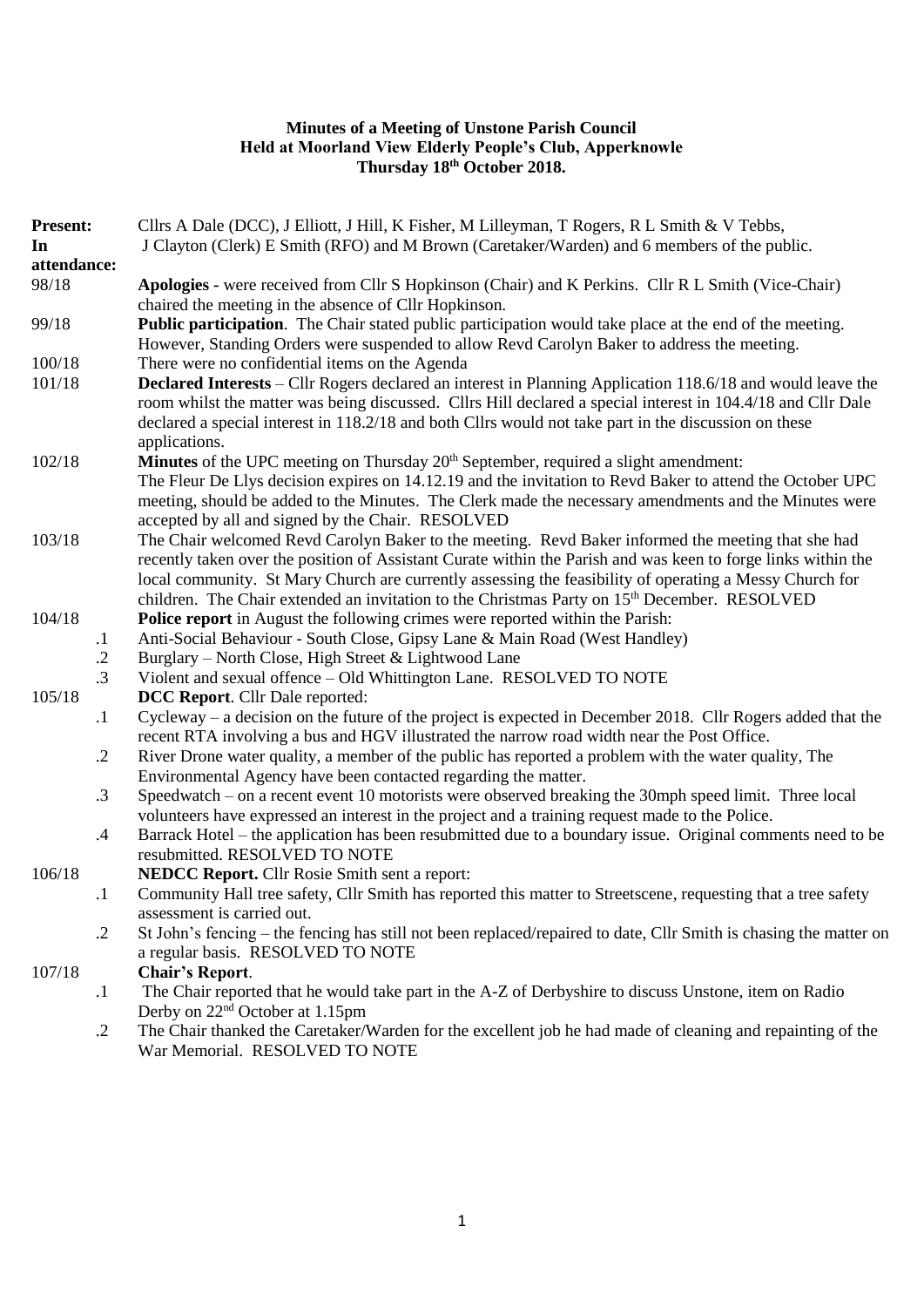### 108/18 **The Clerk's Report**

- .1 Fleur de Llys – the decision expires 14.12.19 and the Environmental team are monitoring the site The parking situation on Crow Lane has again been reported to the police and the headteacher. Cllr Hill added that zig zag lines would require a Traffic Regulation Order, which is a costly and lengthy process.
- .2 The overhanging vegetation at Churchyard at Middle Handley had been cut back. Cllr Rogers asked if the trees could be cut back further. *Clerk's Note NEDDC had replied and no further work was planned at that location.* RESOLVED
- .3 Western power had been contacted regarding the repair the grassed area at Unstone Green. The issue would be monitored. RESOLVED TO NOTE

Street Naming information – Landmarks College, Apperknowle Farm, High Street, Apperknowle. RESOLVED

- .4 Trailer details have been added to the website, requesting offers by: 10th November 2018. RESOLVED
- .5 HS2 Information event - Dronfield Civic Hall 7th November 2-8pm. Information point at Dronfield Library. RESOLVED TO NOTE
- .6 Hate crime awareness week commences 13th October, show support via Derbyshire police website. RESOLVED TO NOTE
- .7 WW1 Plaque update – The Chair and the Caretaker/Warden attended a meeting at St Marys Church to plan the location, wording and material of the proposed plaque, with Revd Bols and the Church Warden.
- .8 Approval would now be required from the Diocese of Derby. Three quotations have been obtained the cheapest was £495.72. Cllrs voted in favour of the UPC logo appearing on the plaque, by majority decision and asked that the RFO place the order ASAP. All Cllrs also agreed that a donation of £95 be made to St
- .9 Marys Church for the printing costs in for the WW1 commemoration events. RESOLVED 2019 dates - the proposed dates and times for UPC and CHMC meeting for 2019 were circulated and approved by all. RESOLVED
- 109/18 It was noted that DALC Circulars 13 & 14 and all relevant correspondence had been circulated, copies were available from the Clerk. RESOLVED

#### 110/18 **The Caretaker/Warden's Report:**

- .1 Regular checks on all bins, grit bins, dog bins and bus stops had been completed.
- .2 Regular park inspections and litter picks carried out
- .3 Annual Playground Inspection had been carried out and highlighted the following issues for attention:
- a) St John's – the Caretaker/Warden would take the bench out of use, repair the plywood and repair the gaps in the matting. The Clerk would look into obtaining a pre-owned bench. The RFO said a decision from the LEADER team was expected in the near future.
- b) Brierley Park – The Caretaker/Warden would source and fit bolts for the equipment.
- c) Whittington Lane – the Caretaker/Warden would repair the bench and monitor the matting. Cllrs agreed that he cost of fencing at the location would be prohibitive and would not be installing fencing at that location.
- d) Sharman – the Caretaker/warden would repair the rubber matting. RESOLVED
- .4 Van security – unfortunately the UPC was broken into on  $9<sup>th</sup>$  October 2018, whilst the parked at Unstone. A leaf blower and a bag of tools were stolen, the Police were immediately informed. All UPC were now security marked and Cllrs asked that signs to that effect be placed on the van. The van required a lock repair and a 'slam lock' had now been fitted. Zurich Insurance confirmed that all van contents were covered as part of the policy. RESOLVED TO NOTE
- .5 Septic Tank - The RFO presented three quotations for the service. Cllrs agreed that the tank should be emptied prior to the Christmas Party and chose the cheapest quotation - £300. RESOLVED
- .6 Electrical works, the Caretaker/Warden said that the community hall required re certification and a specification of electrical work required had been produced. Three quotations would be sought and brought to the next meeting. RESOLVED TO NOTE
- .7 Dog issues- the Caretaker/Warden had met with a member of staff from the NEDDC Environmental Dept and discussed the issue caused by irresponsible dog ownership within the parish. Several options are being explored to address the issue. RESOLVED TO NOTE
- .8 War Memorial, work has now been completed and had received positive feedback form members of the public. RESOLVED